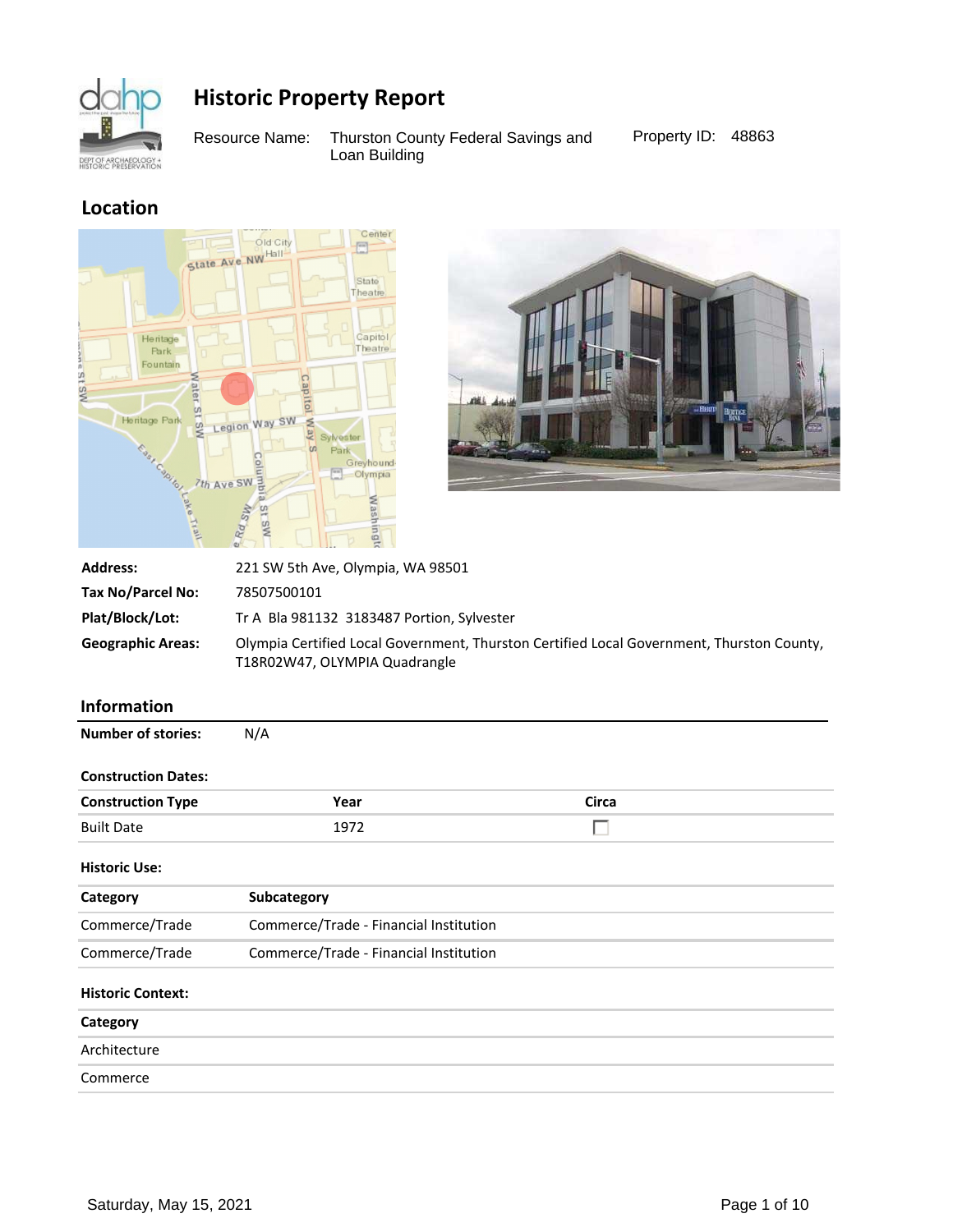

Thurston County Federal Savings and Loan Building Resource Name: Thurston County Federal Savings and Property ID: 48863

#### **Architect/Engineer:**

| Category                                                                                |                    | <b>Name or Company</b>    |              |                           |                                                      |
|-----------------------------------------------------------------------------------------|--------------------|---------------------------|--------------|---------------------------|------------------------------------------------------|
| Architect                                                                               |                    | Sarnoff, Robert G.        |              |                           |                                                      |
| Thematics:                                                                              |                    |                           |              |                           |                                                      |
| <b>Local Registers and Districts</b>                                                    |                    |                           |              |                           |                                                      |
| <b>Name</b>                                                                             | <b>Date Listed</b> |                           | <b>Notes</b> |                           |                                                      |
| <b>Project History</b>                                                                  |                    |                           |              |                           |                                                      |
| <b>Project Number, Organization,</b><br><b>Project Name</b>                             |                    | <b>Resource Inventory</b> |              | <b>SHPO Determination</b> | <b>SHPO Determined By,</b><br><b>Determined Date</b> |
| 2006-05-00033, , OLYMPIA-<br><b>MODERN</b>                                              |                    | 8/8/2005                  |              | Not Determined            |                                                      |
| 2016-01-00452, DES, Capitol Lake<br>- Deschutes Estuary Long-Term<br>Management Project |                    | 2/20/2020                 |              | Survey/Inventory          |                                                      |
| 2017-01-00155, , Olympia<br>Downtown Survey 2017                                        |                    | 2/17/2017                 |              |                           |                                                      |
|                                                                                         |                    |                           |              |                           |                                                      |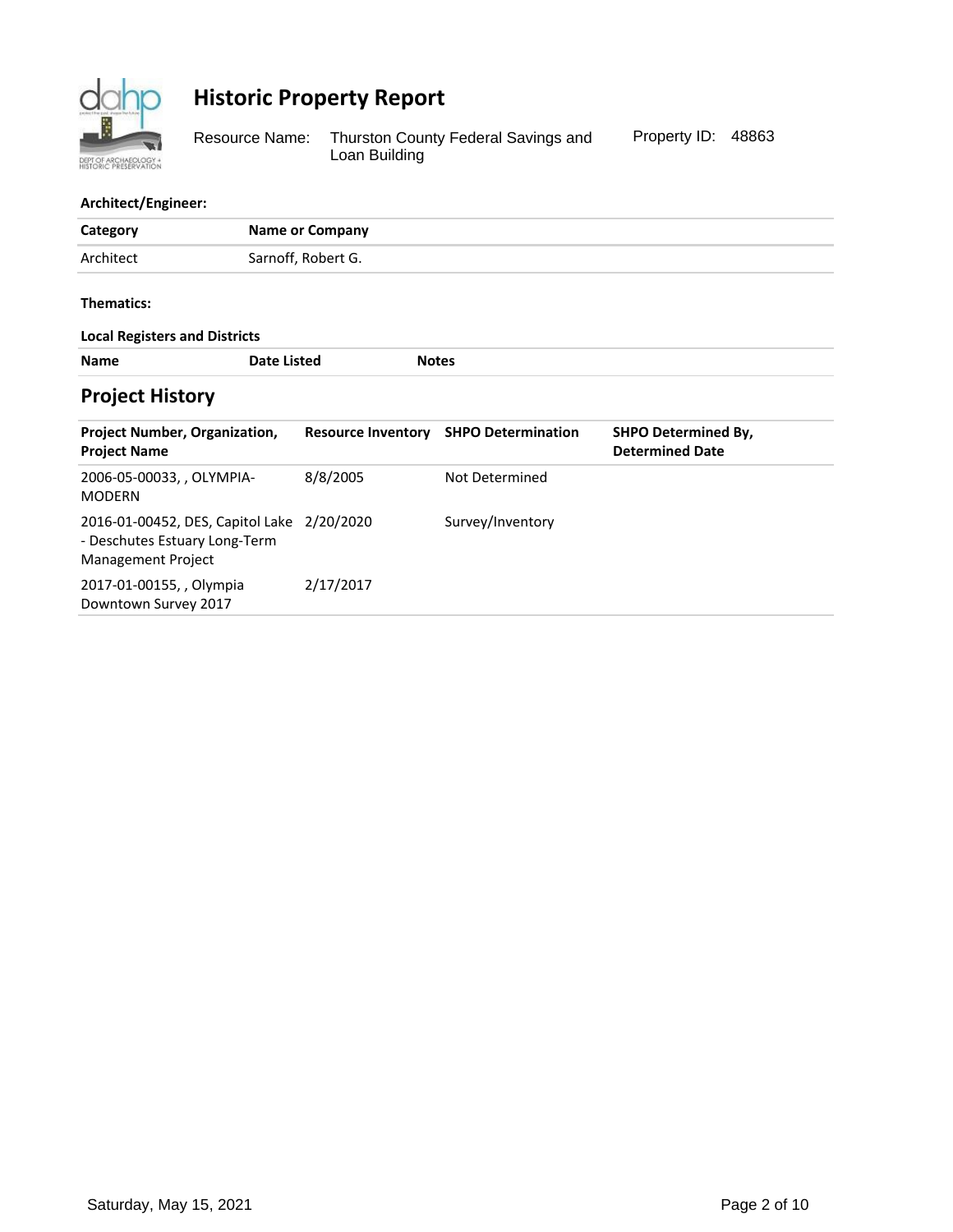

Thurston County Federal Savings and Loan Building Resource Name: Thurston County Federal Savings and Property ID: 48863

**Photos**





Northeast Façade

SW\_5th\_Ave\_201.jpg



SW\_5th\_Ave\_201 (1).jpg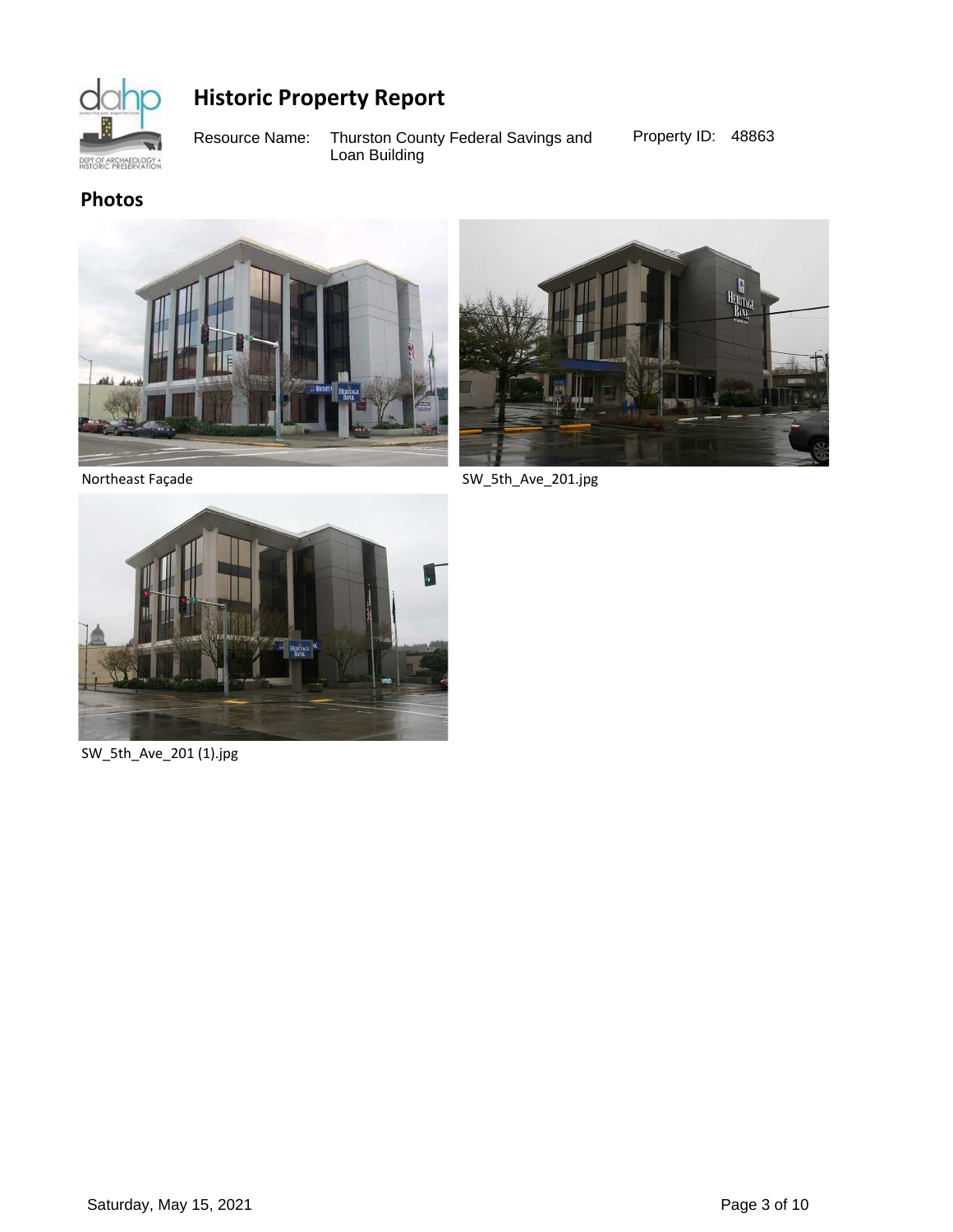

Resource Name: Thurston County Federal Savings and Property ID: 48863 Loan Building

## **Inventory Details - 8/8/2005**

| Common name:              | Heritage Federal Building |
|---------------------------|---------------------------|
| Date recorded:            | 8/8/2005                  |
| <b>Field Recorder:</b>    | SS                        |
| <b>Field Site number:</b> |                           |
| <b>SHPO Determination</b> |                           |

## **Detail Information**

| <b>Characteristics:</b>  |                                |
|--------------------------|--------------------------------|
| Category                 | Item                           |
| <b>Roof Material</b>     | Asphalt/Composition - Built Up |
| <b>Structural System</b> | Masonry - Poured Concrete      |
| <b>Foundation</b>        | Concrete - Poured              |
| Form Type                | Commercial                     |
| <b>Roof Type</b>         | Flat with Parapet              |
| Plan                     | Rectangle                      |
| Cladding                 | Concrete - Poured              |
| Styles:                  |                                |
| Period                   | <b>Style Details</b>           |
| Modern Movement          | <b>Brutalism</b>               |
|                          |                                |

#### **Surveyor Opinion**

**Significance narrative:** This was the site of a one story American Renaissance commercial structure which featured multiple bays with separate storefronts separated by pilasters. The storefronts had clerestory windows. The entire building had a simple cornice. This building was built as Thurston County Federal Savings and Loan, the former name of the bank. Heritage Bank or its predecessors have been in business since 1927 in this area. Heritage Bank is headquartered in Olympia. Besides the bank, the structure also houses other professional offices.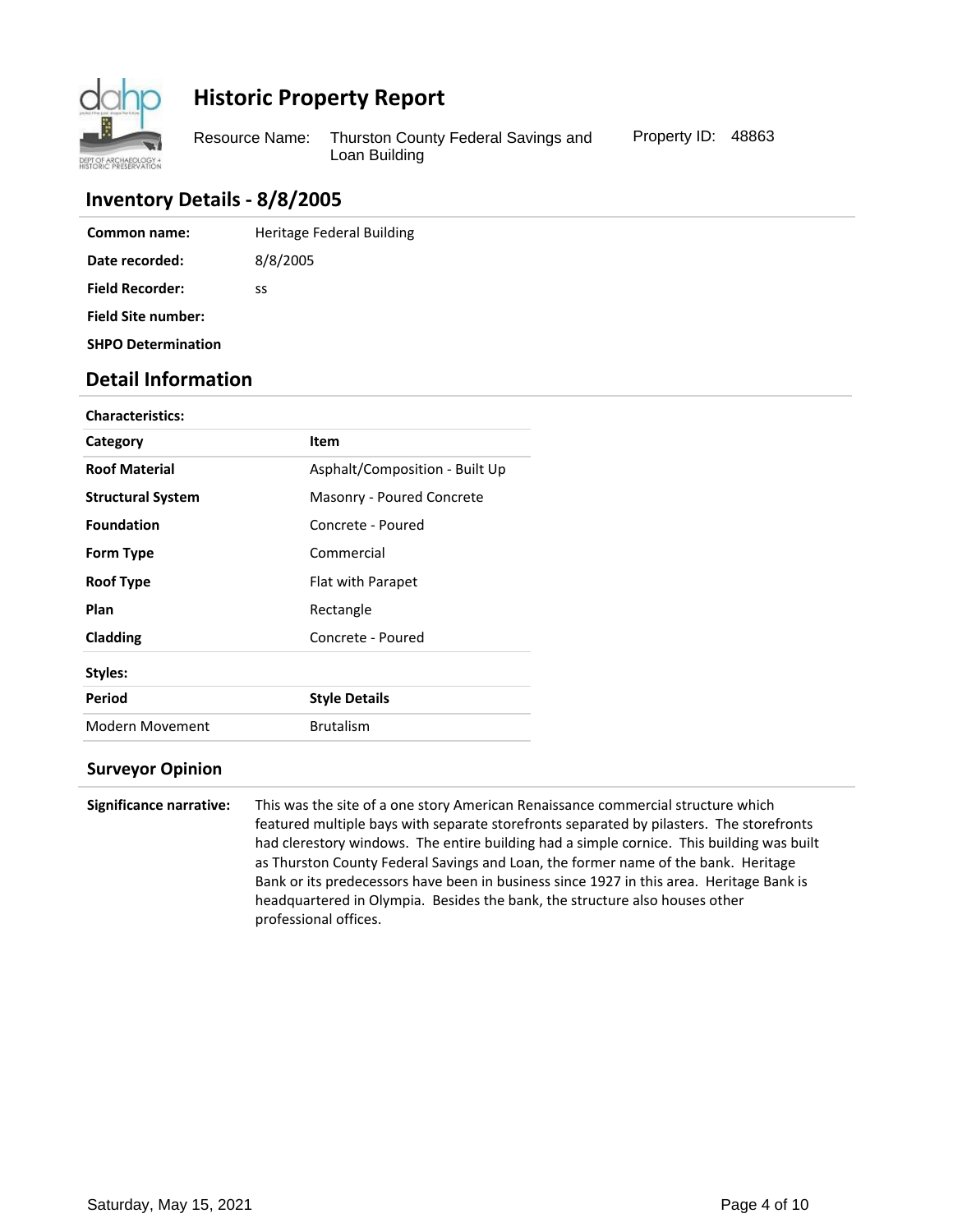

Resource Name: Thurston County Federal Savings and Property ID: 48863 Loan Building

**Physical description:** This is a brutalist style modern building. The building is recessed from the street edge and rises four stories. The entire building is surrounded by concrete frames which project in a 45 degree v-shape from the building. The east side of the building is divided into three sections with clear and tinted glass sections. Each section has two wide elements with a center narrower section divided by metal strips. There is a darkened glass band between the floors. Separating the top three floors from the ground floor is the v-shaped concrete band. The base of the building has a concrete plinth which slopes outward. The top of the building has a wide projecting cornice of concrete which slopes upward and outward. The south side has a projecting concrete tower with incised linear concrete design which slopes inwards. There are two columns of similar window elements on this façade on the east side of the tower and one on the west side. There is a small one story projecting element on the southwest side with oblong windows. The west façade has a similar arrangement of bays on the top three floors and the bottom floor is again separated with the angled concrete band. The bottom floor has two similar bays with one of them being taken up by the entrances. There is a cash machine and projecting flat canopy for drive through banking on the south end. The north façade has a projecting concrete tower similar to that on the east side. However, the tower has a recessed center section with windows. The first floor of the tower is an entry sheltered by a thick projecting angled concrete canopy. The entry has double glass doors surrounded by plate glass. On the northeast side of the façade is a corner entry with similar double doors and surround. There is an angled sign canopy over the entry. The pavilion area at this corner near the entry has been landscaped with brick and aggregate paving with plantings and planters. Also on the same tax parcel fronting Water Street is a low, one story commercial building. The concrete building has a pebble stucco finish. It has sliding metal windows. There is a small recessed entry on the southwest corner. It is used as part of the banking business. **Bibliography:** City of Olympia Building Department Records, Heritage Bank Website.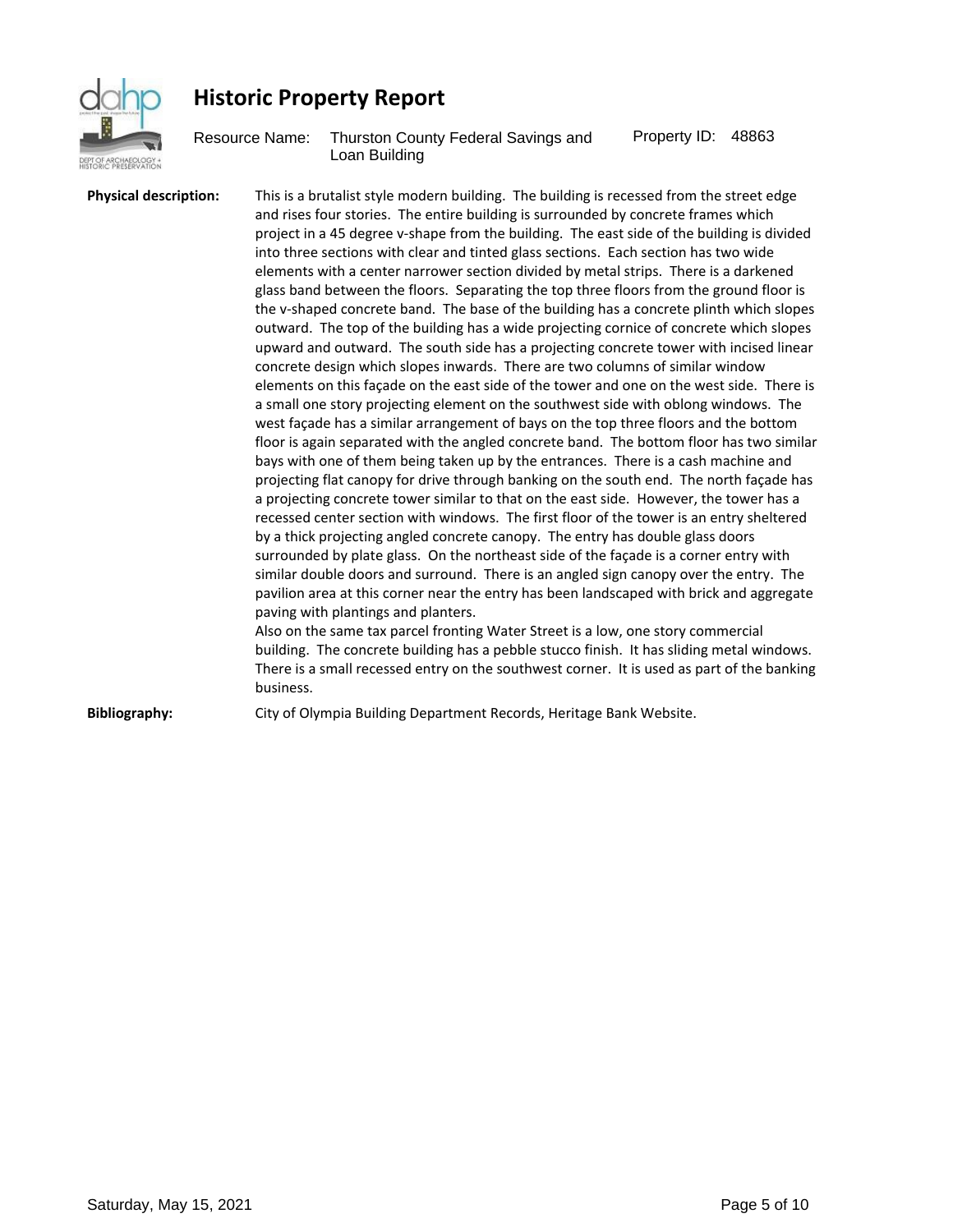

Resource Name: Thurston County Federal Savings and Property ID: 48863 Loan Building

## **Inventory Details - 2/17/2017**

| Common name:              | Heritage Bank                              |
|---------------------------|--------------------------------------------|
| Date recorded:            | 2/17/2017                                  |
| <b>Field Recorder:</b>    | Susan Johnson, Katie Pratt, Spencer Howard |
| <b>Field Site number:</b> |                                            |
| <b>SHPO Determination</b> |                                            |

## **Detail Information**

| <b>Characteristics:</b>  |                                         |
|--------------------------|-----------------------------------------|
| Category                 | <b>Item</b>                             |
| <b>Foundation</b>        | Concrete - Poured                       |
| Form Type                | Commercial - One-Part Vertical<br>Block |
| <b>Roof Type</b>         | Flat with Parapet                       |
| Cladding                 | Stucco                                  |
| <b>Structural System</b> | Masonry - Poured Concrete               |
| Plan                     | Irregular                               |
| Styles:                  |                                         |
| Period                   | <b>Style Details</b>                    |
| <b>Modern Movement</b>   | New Formalism                           |
|                          |                                         |

### **Surveyor Opinion**

| <b>Property appears to meet criteria for the National Register of Historic Places: No</b> |      |
|-------------------------------------------------------------------------------------------|------|
| Property is located in a potential historic district (National and/or local):             | Yes. |
| Property potentially contributes to a historic district (National and/or local):          | - No |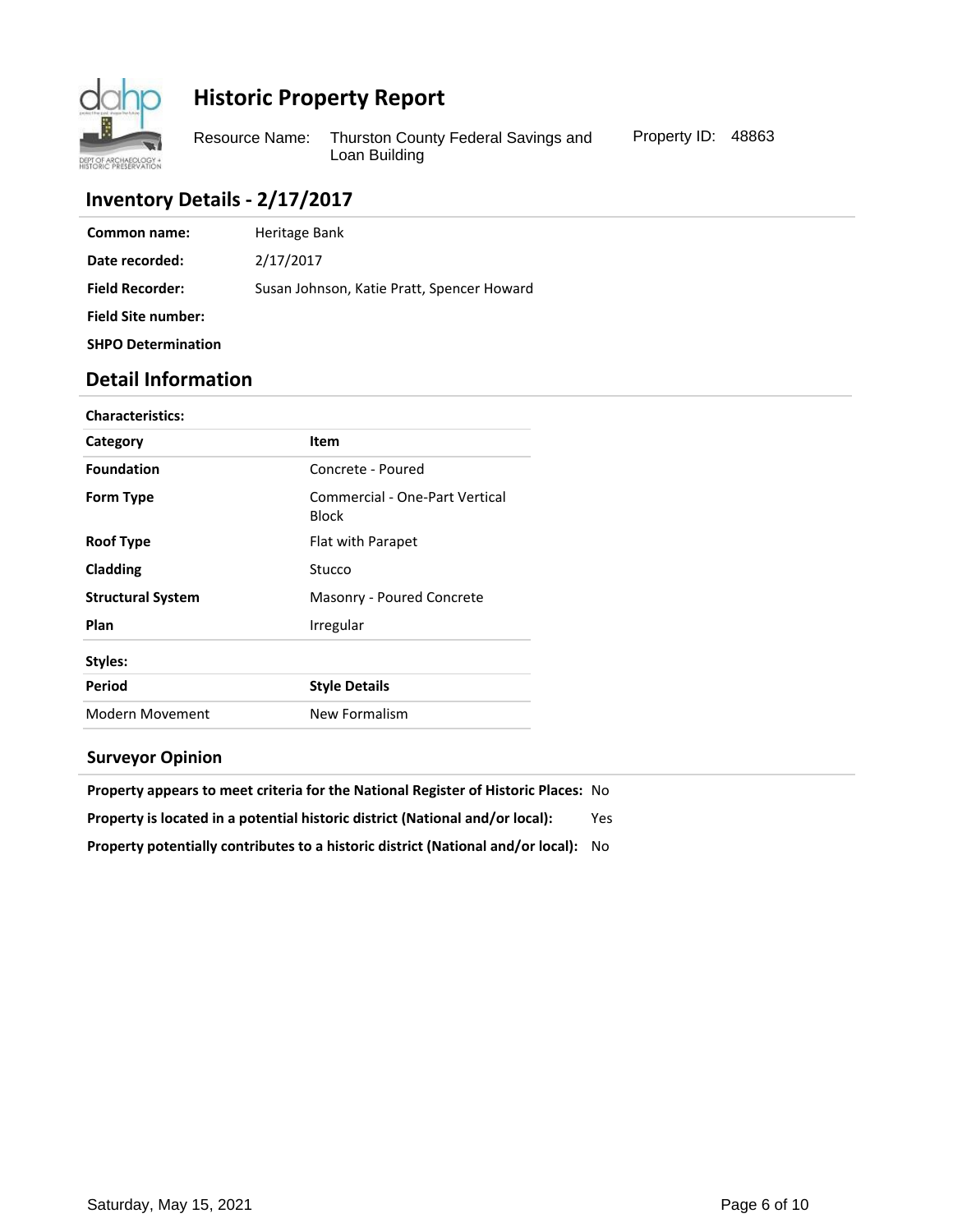

Resource Name: Thurston County Federal Savings and Property ID: 48863 Loan Building

**Significance narrative:** This building does not appear to be eligible for listing individually on the National Register of Historic Places, as it is not yet 50 years of age. Eligibility should be reevaluated in the future. The building may also be eligible in the future for the Olympia Heritage Register and/or as a contributing building to a historic district. Historic register eligibility recommendations are based solely on architectural character (Criterion C), without the benefit of in-depth property research.

> Olympia, Washington, is sited on Budd Inlet at the southernmost edge of Puget Sound. Extensive manipulation of the surrounding land and water has created the landscape of present-day downtown Olympia. The original pioneer settlement of Olympia was located on a small peninsula at the head of Budd Inlet, between the mouth of the Deschutes River and the Swantown Slough marine estuary. Bridges connected the peninsula to the land to the east and west. Steep hillsides comprised the east and west edges of the settlement before regrading to promote easy travel. Dredging efforts over the years defined the Olympia waterfront and downtown, even filling in the Swanton Slough. The waterfront formerly extended to Columbia Street on the west and Jefferson Street on the east (Stevenson, Olympia Downtown Historic District NRHP nomination, 7-1). A dam at the mouth of the Deschutes created the freshwater Capitol Lake out of a saltwater estuary, at the western edge of downtown.

> This 2017 reconnaissance level survey of downtown Olympia includes a variety of building types, architectural styles, and development periods. Previous surveys and historic register nominations have provided extensive research and documentation on the history and development of this area. As part of this survey, eight development periods were identified. These periods align with the period of significance associated with the National Register of Historic Places-listed Olympia Downtown Historic District, 1850-1952. This survey and its associated report use the following development periods:

> Pre-history to Early Contact. This period covers the time prior to nonnative contact when the ancestors of the Squaxin Island Tribe were the region's only inhabitants. It extends until early contact with nonnatives and initial pioneer settlement. No buildings are known to survive from this period.

1850-1888: Early Settlement and Territorial Government. Begins with the original plat for the community and continues through early settlement and Olympia's role as the territorial capital.

1889 - 1911: Statehood, Capitol City, and a New Waterfront. Begins with Washington becoming a state and covers the city's main dredging and fill efforts, which greatly altered the landscape of downtown Olympia.

1912-1928: Downtown Expansion. This period begins with new industry establishing on the waterfront area created from the Carlyon Fill. It continues through the prosperous 1910s and 1920s and the construction boom which occurred in the city.

1929-1949: Depression, WWII, and an Earthquake. This period covers the depression and war times and initial post-war growth. It ends with the 1949 earthquake which caused significant property damage.

1950 - 1968: Reconstruction and Modernization. This period covers the post-earthquake repair efforts and modern facelifts to historic buildings. It also includes a period of significant mid-century construction of architect-designed commercial buildings. 1969-1982: New Architectural Styles and Government Shift. This period covers the growth of the 1970s and the city's shift to a council-mayor form of government. 1983 - Present: Continued Growth and Revitalization. This period begins with the beginning of the city's historic preservation program and includes a wave of city improvements approved by the new form of government.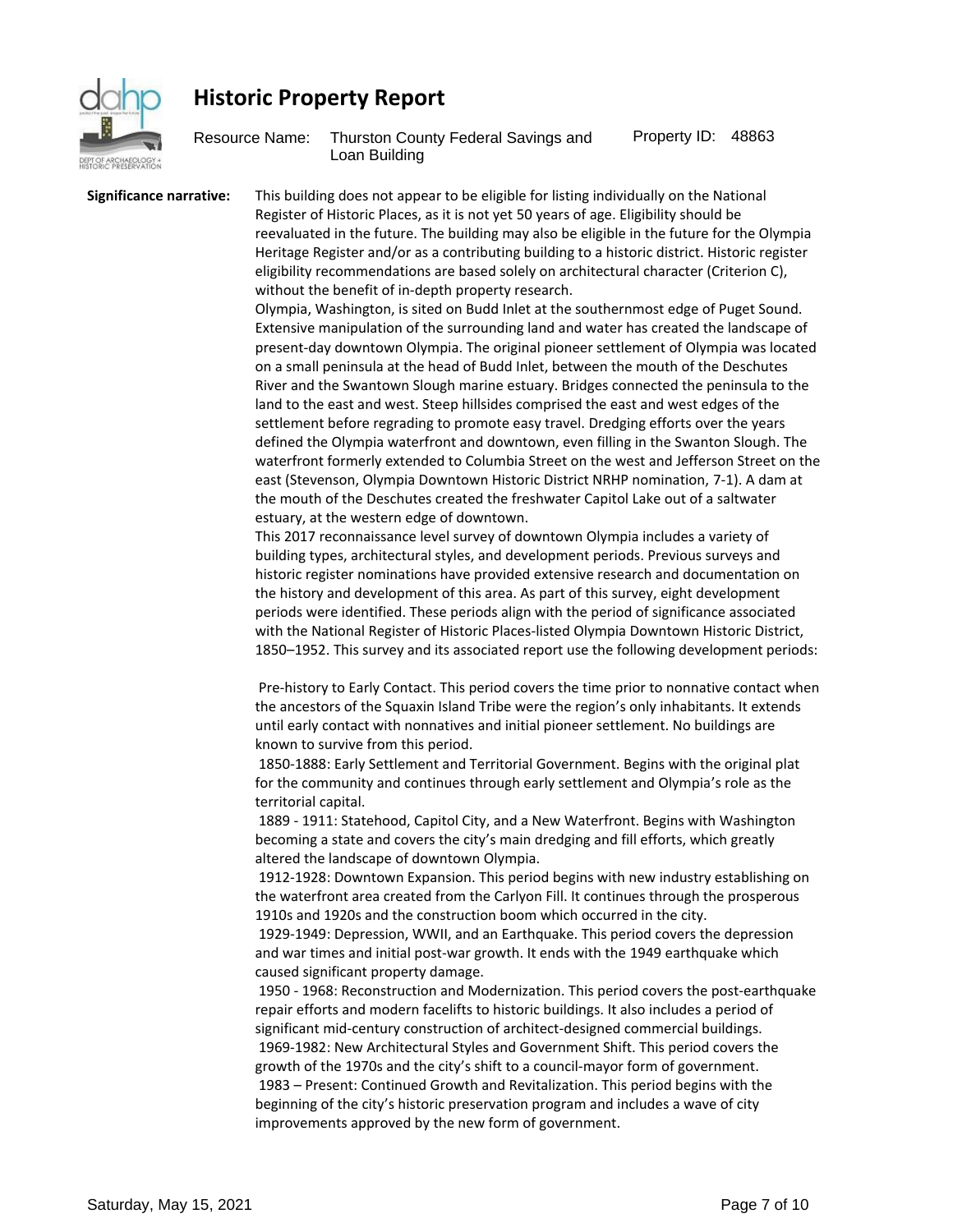

Resource Name: Thurston County Federal Savings and Property ID: 48863 Loan Building

**Physical description:** Located at 221 5th Ave SW, this building is part of downtown Olympia in Thurston County, Washington. Built in 1972, this three-story building represents the Modern  $-$ New Formalism style. The footprint is irregular. Historically built for a commercial function as a financial institution, the building continues as the same (as of 2017). A poured concrete foundation supports the reinforced concrete structural system. Exterior walls are clad with stucco. A flat roof with a parapet caps the building. The original plan has been moderately altered. The original cladding and windows are intact. The character-defining features for this property include:

- Form and massing
- Height
- Concrete structure
- Stucco cladding
- Angled parapet
- Curtain wall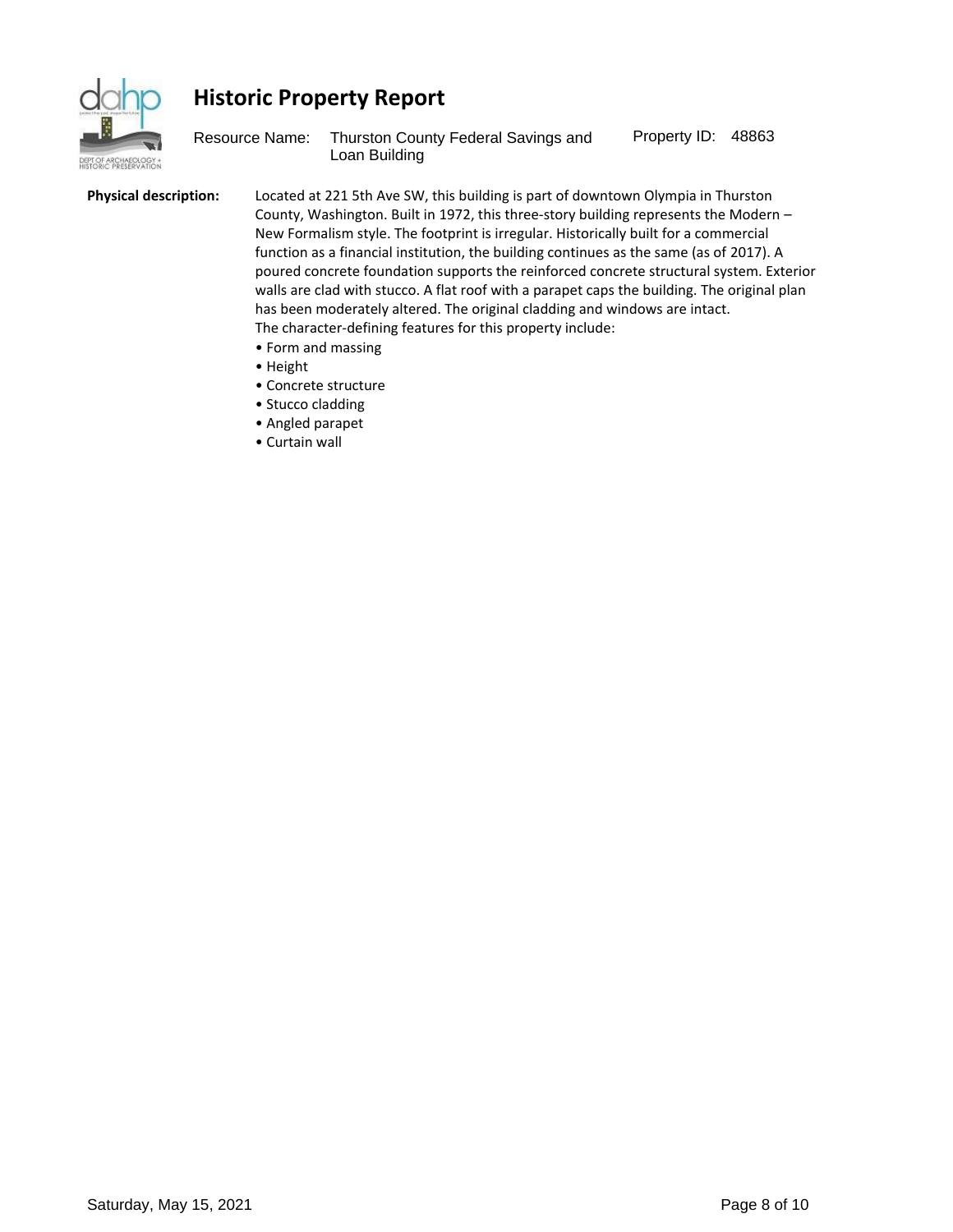

| 161<br>PT OF ARCHAECLO<br>STORIC PRESERVAT | Resource Name:                                        | Thurston County Federal Savings and<br>Loan Building                                                                                                                                                                                                                                                                                                                                                                                                                                                                                                                                                                                                                                                                                                                                                                                                                                                                                                                                                                                                                                                                                                                                                                                                                                                                                                                                                                                                                                                                                                                                                                                                                                                                                                                                                                                                                                                                                                                                                                                                                                                                                                                                                                                                                                                                                                                                                                                                                                                                                                                                                                                                                                                                                                                                                                                                                                                                        | Property ID: 48863 |  |
|--------------------------------------------|-------------------------------------------------------|-----------------------------------------------------------------------------------------------------------------------------------------------------------------------------------------------------------------------------------------------------------------------------------------------------------------------------------------------------------------------------------------------------------------------------------------------------------------------------------------------------------------------------------------------------------------------------------------------------------------------------------------------------------------------------------------------------------------------------------------------------------------------------------------------------------------------------------------------------------------------------------------------------------------------------------------------------------------------------------------------------------------------------------------------------------------------------------------------------------------------------------------------------------------------------------------------------------------------------------------------------------------------------------------------------------------------------------------------------------------------------------------------------------------------------------------------------------------------------------------------------------------------------------------------------------------------------------------------------------------------------------------------------------------------------------------------------------------------------------------------------------------------------------------------------------------------------------------------------------------------------------------------------------------------------------------------------------------------------------------------------------------------------------------------------------------------------------------------------------------------------------------------------------------------------------------------------------------------------------------------------------------------------------------------------------------------------------------------------------------------------------------------------------------------------------------------------------------------------------------------------------------------------------------------------------------------------------------------------------------------------------------------------------------------------------------------------------------------------------------------------------------------------------------------------------------------------------------------------------------------------------------------------------------------------|--------------------|--|
| <b>Bibliography:</b>                       | March 2017).<br>Olympia: 2005.<br>Park Service, 2004. | The following sources were referenced in writing the 2017 Downtown Olympia Survey<br>report, primarily the historic context section.<br>"7th Avenue Tunnel." Olympia Historical Society and Bigelow House Museum.<br>http://olympiahistory.org/7th-avenue-tunnel/ (accessed March 2017).<br>Batcheldor, Matt. "For Olympia's New City Hall the Wait is Over." The Olympian, March<br>13, 2011. http://www.theolympian.com/news/local/article25289725.html (accessed<br>City of Olympia. "Historic Preservation in Olympia: Assessment and Action Plan."<br>Fitzgerald, Annemary. "General Administration Building." National Register of Historic<br>Places nomination. National Park Service, 2006.<br>Glover, E.S. "The Bird's-Eye View of the City of Olympia." San Francisco: A.L. Bancroft &<br>Co., Lithographers, 1879. General Map Collection, 1851-2005, Washington State<br>Archives, Digital Archives, http://digitalarchives.wa.gov.<br>"History of Olympia, Washington." City of Olympia - Capitol of Washington State.<br>http://olympiawa.gov/community/about-olympia/history-of-olympia-washington.aspx<br>(accessed March 2017).<br>"Info." Squaxin Island Tribe. http://squaxinisland.org/info/ (accessed March 2017).<br>Lange, Greg. "Earthquake Hits Puget Sound Area on April 13, 1949." HistoryLink.org, The<br>Free Encyclopedia of Washington State History. 2000.<br>http://www.historylink.org/File/2063.<br>"Legion to Start Work at Once on Big Auditorium for Use of Olympia." Olympia Daily<br>Recorder. September 23, 1920: 1.<br>Miller, Winlock, Jr. "The Olympia Narrow Gauge Railroad." The Washington Historical<br>Quarterly. Vol. 16, No. 4 (October 1925).<br>"Olympia's Historic Chinese Community - Chinatowns." Olympia Historical Society and<br>Bigelow House Museum. https://olympiahistory.org/olympias-historic-chinese-<br>community-chinatowns/ (accessed March 2017).<br>"Olympia Terminal Co. to Build Belt Line on Fill-New Shingle Mill." Olympia Daily<br>Recorder. September 7, 1911: 1.<br>Stevenson, Shanna. "South Capitol Neighborhood Historic District." National Register of<br>Historic Places nomination. National Park Service, 1991.<br>Stevenson, Shanna, Olympia Advance Planning & Historic Preservation. "Olympia<br>Downtown Historic District." National Register of Historic Places nomination. National<br>"The City Council: Many Matters of Business Attended To." Morning Olympian,<br>November 3, 1893: 4.<br>U.S. Coast and Geodetic Survey. "Olympia Harbor Puget Sound." Olympia, WA: 1895.<br>General Map Collection, 1851-2005, Washington State Archives, Digital Archives,<br>http://digitalarchives.wa.gov.<br>Washington State Office of Financial Management, Forecasting Division. "Decennial<br>Census Counts of Population for Cities and Towns."<br>http://www.ofm.wa.gov/pop/april1/hseries/pop_decennial_census_series_1890- |                    |  |
|                                            |                                                       | 2010.xlsx (updated 2012).                                                                                                                                                                                                                                                                                                                                                                                                                                                                                                                                                                                                                                                                                                                                                                                                                                                                                                                                                                                                                                                                                                                                                                                                                                                                                                                                                                                                                                                                                                                                                                                                                                                                                                                                                                                                                                                                                                                                                                                                                                                                                                                                                                                                                                                                                                                                                                                                                                                                                                                                                                                                                                                                                                                                                                                                                                                                                                   |                    |  |